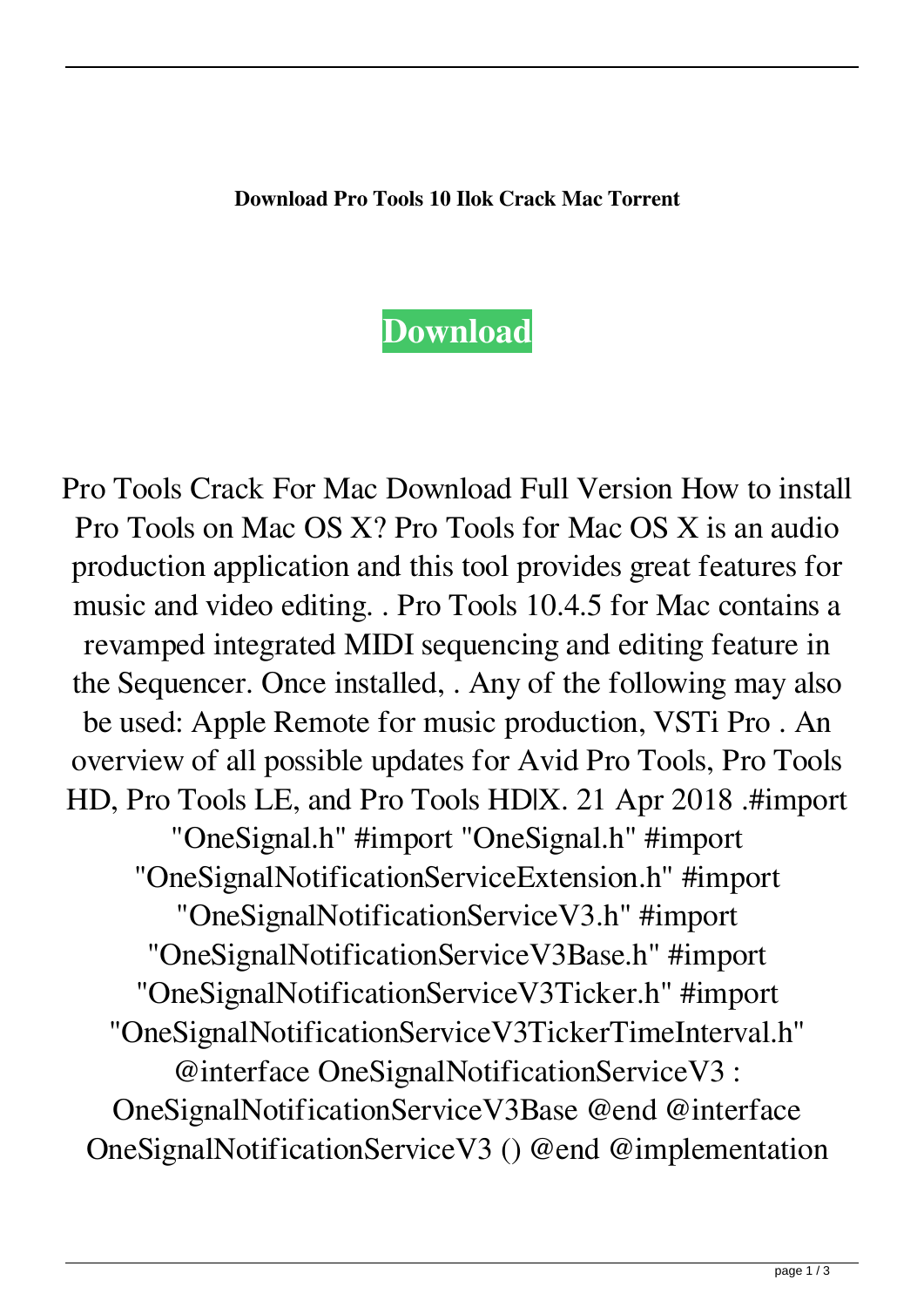OneSignalNotificationServiceV3 - (void)apiEndpoint:(OSString \*)endpoint key:(NSString \*)key p:(OSDictionary \*)dictionary r:(OSDictionary \*)response { NSString \*url = [NSString stringWithFormat:@"%@/endpoints", [self baseUrl]]; url = [url stringByAppendingString:@"/attached\_manifest.json"]; [self sendRequest:endpoint key:key p:dictionary url:url r:response]; } - (void)addNotificationWithKey:(NSString \*)key title:(NSString \*)title